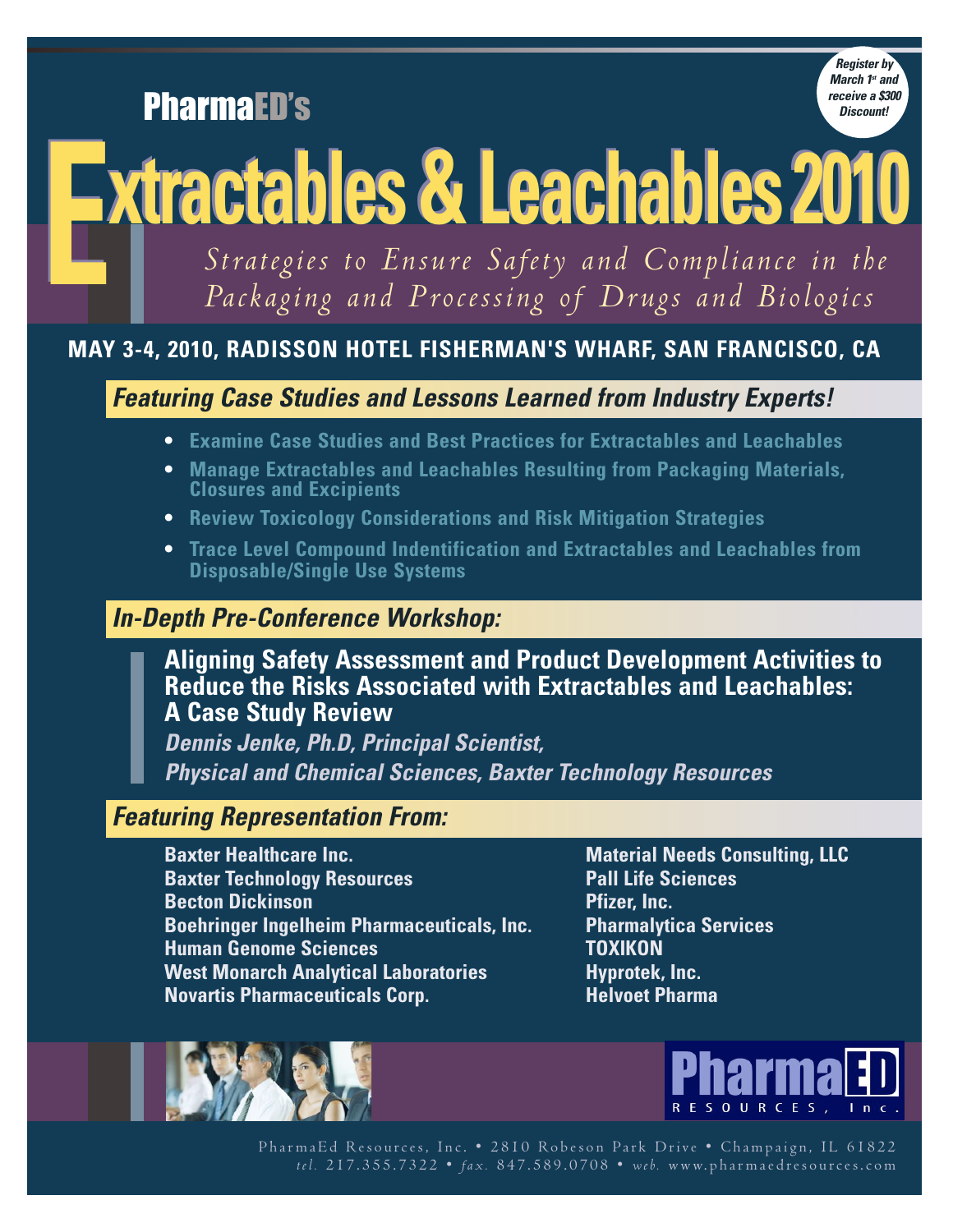# *EXAMINE CASE STUDIES AND BEST PRACTICES FOR EXTRACTABLES AND LEACHABLES*

## **Monday, May 3, 2010**

**8:00** *Registration and Coffee*

## *PRE-CONFERENCE WORKSHOP*

**8:30 Aligning Safety Assessment and Product Development Activities to Reduce the Risks Associated with Extractables and Leachables: A Case Study Review** *Dennis Jenke, Ph.D, Principal Scientist, Physical and Chemical Sciences, Baxter Technology Resources*

> **Interactions between systems and products are well known and well documented and it is incumbent on the producers and users of such systems to demonstrate that any interaction that occurs between a system and a therapeutic product has no consequential effect on the composition of that product. While regulations and standard practices have been developed to accomplish the task of demonstrating "no impact", such regulations and practices are either general, high level, or strategic in nature and/or are part of a fragmented general literature on the topic of system/product compatibility. Members of the regulatory and industrial communities who find it necessary to assess system/product interactions struggle to develop, implement and report effective, efficient, standardized and scientifically sound strategies and tactics for performing such compatibility assessments. This juxtaposition establishes the driving force behind this presentation, which considers two major questions; "what do we have to do?" and "when do we have to do it?" This presentation considers the multiple aspects of both safety assessment and therapeutic product development and notes that if safety assessment and product development were to start at the same time, there are logical time connections between the two. Thus the presentation is loosely constructed around a timeline that delineates the major activities associated with both the development of pharmaceutical products and the safety assessment of extractables and leachables. Key topics covered in this presentation include:**

- **I. An introduction to the topic of the safety assessment of extractables and leachables and an overview of pertinent regulations.**
- **II. Key nomenclature that is used with extractables and leachables.**
- **III. Understanding the link between the product lifecycle and the major activities associated with E&L safety assessment.**
- **IV. The process of material characterization, screening and selection.**
- **V. Components of the simulating extraction study and its associated preliminary toxicological assessment.**
- **VI. Components of the leachables migration study.**
- **VII. Strategies for disaster management.**
- **VIII. The E&L section of a Registration Dossier.**
- **IX. Dealing with Reviewer Feedback.**
- **X. Post Launch E&L Activities including change control and ongoing QC.**

**XI. Product retirement and disposition of E&L information. XII. Ongoing activities in E&L, including manufacturing and container/closure systems.**

**The points made in this presentation are illustrated via numerous case studies.**

**12:00** *Luncheon*

**1:00** *Chairperson's Welcome and Opening Remarks*

## **1:15 Best Practices for Extractables and Leachables Pharmaceutical Development Studies: PQRI and Beyond**

#### *Dr. Daniel L. Norwood, Distinguished Research Fellow, Boehringer Ingelheim Pharmaceuticals, Inc.*

**Extractables and leachables studies can be some of the most complex and vexing in all of pharmaceutical development, no matter whether the dosage form is considered to be "high risk" (e.g., inhalation drug products) or "low risk" (e.g. solid oral dosage forms). Over the past two decades a scientific/regulatory consensus has evolved regarding pharmaceutical development "best practices" as applied to extractables/leachables issues. Consensus continues to develop in areas such as the conduct of laboratory controlled extraction studies on container closure system critical components, drug product leachables testing and control, routine testing and control of component extractables, and safety qualification of individual leachables. A milestone in the consensus building process is clearly the qualification and best practices for extractables/leachables pharmaceutical development in Orally Inhaled and Nasal Drug Products (OINDP). The purpose of this presentation is to describe the PQRI recommendations in terms of philosophy and content, present and discuss other consensus building efforts, and consider the extrapolation of the PQRI recommendations to other drug product types and dosage forms.**

- **Current consensus around best practices in pharmaceutical development for extractables/leachables.**
- **Consensus building activities around extractables/leachables pharmaceutical development.**
- **Understanding what's next in the evolution of consensus best practices for extractables/leachables pharmaceutical development.**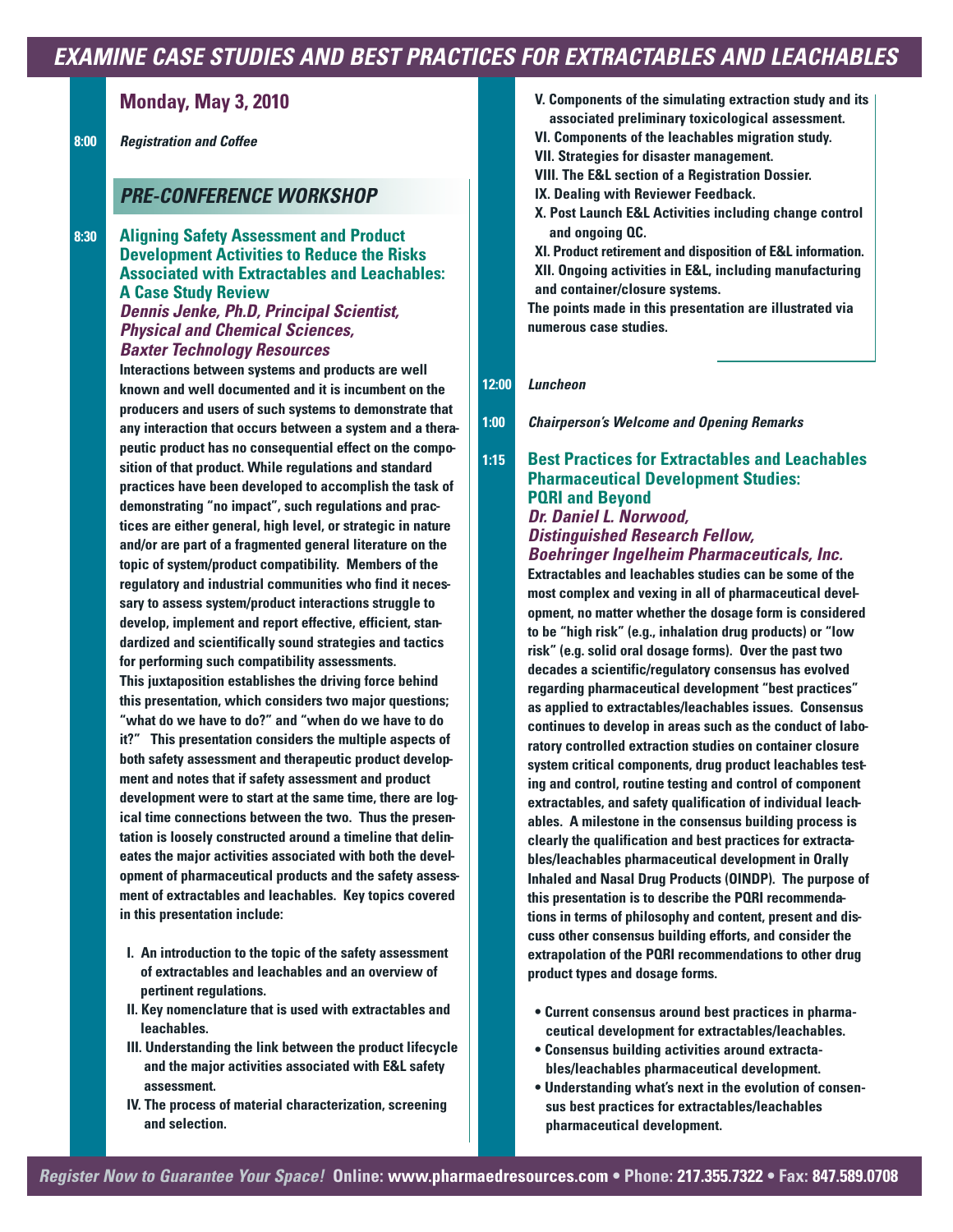## *CASE STUDY*

## **2:00 Risk-based Testing and Control Strategies for OINDP Materials**

#### *Cheryl L.M. Stults, Ph.D. Novartis Pharmaceuticals Corp.*

**Orally inhaled and nasal drug products (OINDP) are generally categorized as having a high level of concern for patient safety and require high quality materials and controlled processes throughout the supply chain. Development of appropriate control and testing strategies begins with selection and qualification of materials. Throughout the lifecycle of the product a risk-based evaluation of the product, components and supply chain can be used to determine appropriate testing strategies and establish relevant controls that may include leachables and/or extractables. This presentation will include: a brief review of expectations for OINDP, a discussion of riskbased approaches with illustrative examples and appropriate management strategies for extractables in OINDP materials.**

**This can be accomplished by extensive testing or reduced to a paper exercise, but typically is some combination of the two. The strategy employed depends on several factors including but not limited to: the risk level associated with the dosage form of the product, life cycle stage, experience with similar materials and pedigree of the material. A few examples will be used to compare and contrast various testing and subsequent control strategies for different OINDP materials.**

#### **2:45 Mitigating Risk and Bridging the Gap between Extractables and Leachables**  *Andrea Straka, Technical Account Specialist, West Monarch Analytical Laboratories*

**Extractables and Leachables are two distinct terms that have been used interchangeably over the past decade. The confusion seemed to stem from the FDA Guidance for Industry published in 1999 "Container Closure Systems for Packaging Human Drugs and Biologics", which was written when the topic was in its infancy, and continued to grow over the years. There are industry leaders with strong opinions, some claiming it is possible to circumvent extractables testing to get to "the real issue" of leachables. However, building a body of extractable information is the key to a scientifically sound study of a container closure system or device. This session will:** 

- **Review the relevance of gathering extractables data for manufacturing equipment, packaging materials, and delivery systems**
- **Discuss strategies for designing a reasonable but thorough extractable profile study**
- **Present solutions to determining the risk of extractables becoming leachables in drug products and how to make project decisions backed up by good science**

#### **3:15** *Refreshment Break*

## **3:30 Best Practices for Design and Execution of Controlled Extraction, Methods Optimization and Validation**

## *James R. Scull, Ph.D., Executive Director & Managing Member, Pharmalytica Services*

**Controlled extraction studies can become extremely complex when evaluating multiple components produced from a variety of materials. Thoughtful planning to outline how the study will be conducted improves efficiency, compliance and ultimately provides a more complete and coherent data package. The same concepts can be applied to optimization and validation of the analytical methods used for both qualitative and semi-quantitative analysis. Protocol design, including the implementation of "Executable Protocols" and flow diagrams will be highlighted along with other industry best practices.**

## *TOXICOLOGY CONSIDERATIONS*

## **4:15 Toxicology Issues in Extractables and Leachables** *William P. Beierschmitt, Ph.D., D.A.B.T. – Associate Research Fellow, Drug Safety Research and Development, Pfizer, Inc.*

**An essential, critical component of the registration package for a parenteral product that is addressed by the toxicologist is the risk assessment of extractables and leachables. From a toxicology perspective, while extractable data can provide valuable information (i.e. what chemicals might migrate into the drug during storage), formal risk assessments are typically only performed on leachables (i.e. what chemicals did migrate into the drug during storage). The basic premise of this procedure is to assess the potential risk to humans resulting from unintentional exposure to the chemicals that migrate into drug product from packaging. For each chemical, after determining the maximum potential dose a human might receive, the toxicologist uses available toxicology data, including experimentation if needed, to assess the potential risk. The route of administration and duration of potential exposure are just two of many factors taken into consideration when a risk assessment is performed. Overall, involvement of the toxicologist in extractable and leachable studies from the earliest experimental planning stage through the data collection greatly facilitates arriving at a timely and successful assessment of these chemical impurities. While there are no formal regulatory guidelines currently in place addressing the risk assessment of these impurities, safety thresholds for risk assessment of leachables in orally inhaled and nasal drug products (OINDP) have been developed through a joint effort of scientists from the US FDA, academia and industry, and such thresholds will**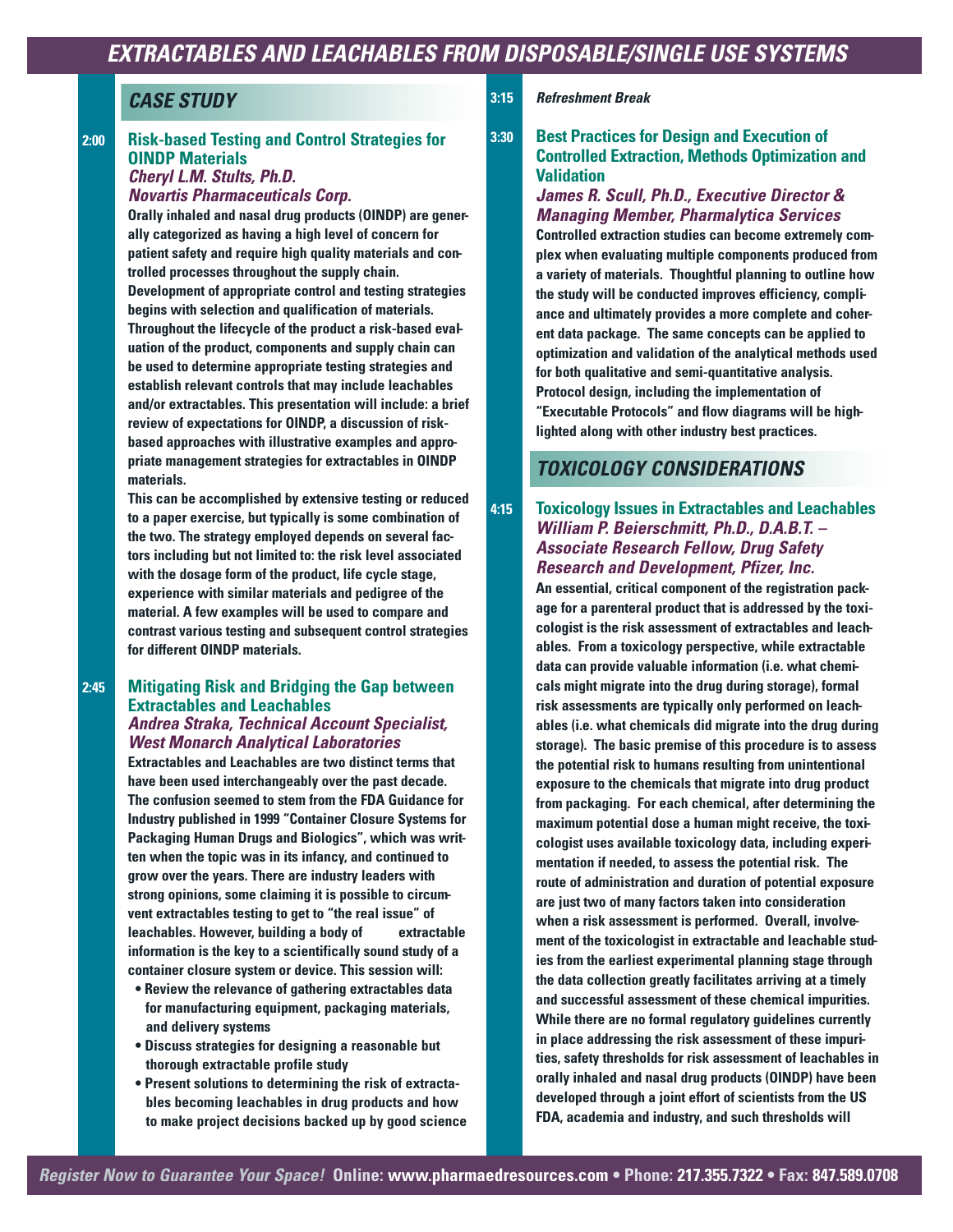**greatly facilitate the risk assessment process for these chemicals.**

## *IDENTIFYING LOW LEVEL COMPOUNDS*

### **4:45 Strategies for Identifying Low Level Compounds** *Liagiong Fang, Baxter Healthcare Inc.*

**A critical aspect for leachable/extractable study is to be able to identify unknown compounds at very low levels. The first challenge is to acquire data at the required levels. Very often the best one can do is the acquisition of incomplete set of data or data of limited quality. The second challenge is then how to extract and utilize information from limited information to derive structures. This presentation will examine ways to maximize data acquisition and to use the data to the fullest extent for structure elucidation. The following topics will be discussed.**

- **What is special about trace level compound identification**
- **Data dependent experimental design**
- **Non-laboratory tools**
- **Lessons learned from real life issues case studies**
- **General approaches**

## **5:30 Extractables and Leachables from Elastomeric Closures for Parenteral Applications** *Renaud Jansenn, Technical Support Manager, Helvoet Pharma*

**One of the most highly pursued topics in the parenteral closure area is extractables and leachables. Two of the main reasons are toxicological and drug stability concerns. To minimize the occurrence of these problematic issues, suppliers and pharmaceutical companies invest endless amounts of time and resources into identifying and validating techniques to detect extractables and leachables. With respect to elastomeric closures, the most widely researched extractables and leachables are accelerators (carcinogenic nitrosamine substrates and cytotoxic molecules), volatiles (alkanes, oligomers, and aromatics), carbon black waste (polynuclear aromatic hydrocarbons), and antioxidants (mostly BHT and Irganox). As chromatographic databases of extractables and leachables from elastomeric components begin to develop, the sources, impurities, degradation, and feasible mechanisms have become of great scientific interest. Within this presentation, attempts will be made to discuss topics and define industry questions related to the subject of extractables and leachables with regards to:** 

- **Actual definitions**
- **Sources of extractables and leachables**
- **Associated impurities and degradation products**
- **Elastomeric closure supplier support**

## **Tuesday, May 4, 2010**

**8:00** *Chairperson's Day Two Opening Remarks*

## *INJECTABLES CONSIDERATIONS*

## **8:15 The Use of Extractable/Leachable Testing in Quality Control Programs: From Raw Materials to Final Product**

*Steven Doherty, Technical Manager, TOXIKON* **The assurance of the purity of a product begins with the purity of raw materials. The use of extractable and leachable testing can be used as a component of quality control activities. Selected testing conducted at various points of the manufacture, packaging, and storage of pharmaceutical products can be used as part of an overall strategy to ensure product quality, while providing for the early detection and remediation of the introduction of potential impurities. The increased use of disposable components in both manufacture and packaging makes the inclusion of quality control measures addressing extractable and leachable issues of critical importance. Possible source of compounds may be include a number of components such as tubing, gaskets, containers, filters, closures, etc. Example strategies will be presented for the implementation of Extractable/Leachable testing as part of the overall quality control process.**

- **Points of consideration in designing a study**
- **Evaluating available information**
- **An overview of suggested analytical techniques**
- **Examples of strategies for using E&L studies**

### **8:45 Appropriate Scientifically-Defensible Approaches to Assessing the Toxicity of Extractables and Leachables in Drug Products: Using All the Tools Available**  *Allan W. Ader, Ph.D., DABT, Vice President and Principal Toxicologist, SafeBridge Consultants, Inc., Mountain View, CA*

**It is quite a challenge to digest all the analytical data developed from extractable and leachable studies just from the analytical side. But what do you do with these data, once you have the information? The FDA and other regulatory bodies and the drug, device, or supplier manufacturer want to ensure that those materials identified do not change the quality of the product or cause toxicity themselves. A risk assessment of the extractables and leachables is needed that will provide scientific support to the safety of the product. This presentation will provide approaches on what analytical data needs to be assessed, what toxicity data needs to be assessed, and how to conduct an appropriate and scientifically-defensible toxicological risk assessment for extractables and leachables into drug products for biopharmaceutical and small molecule products.**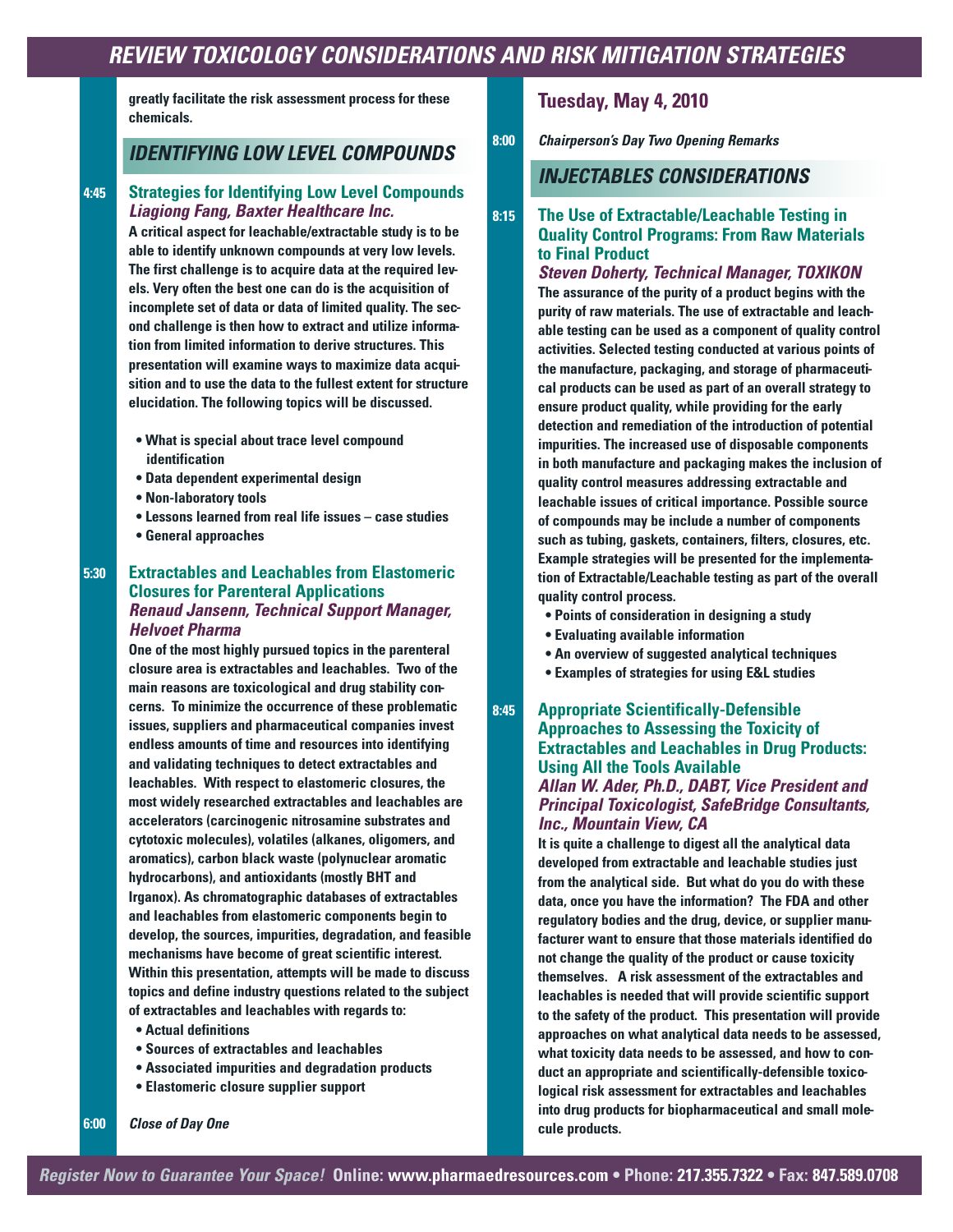## *CONTAINER CLOSURES*

#### **9:15 Selection of Container/Closure Components: Maximize Functionality, Minimize Patient/User Risks for Single Use Medical Devices**  *Patrick O. Tennican, MD, Chief Executive Officer, Hyprotek, Inc.*

**The selection of materials for containers and closures for single use medical devices is facilitated by grid analyses of device functionality and exposure risks to the patient and caregivers. Incorrect selection of materials may impair operability of the device or interfere with the therapeutic efficacy of the reagents or pharmaceuticals. Material changes may occur during production or sterilization procedures, as in gamma irradiation or autoclaving. Inadvertent contamination in the manufacturing or packaging processes may contribute to toxicity. The reagents, pharmaceuticals, diluents or combinations may create synergistic leachable issues unanticipated by univariate analysis.** 

**This discussion will highlight safety and efficacy considerations from the viewpoint of patients and caregivers. Compliance with FDA guidelines regarding packaging integrity, identification and patient/caregiver instructions should ensure product safety and reduce liability.**

## **9:45 Materials Used to Fabricate Container Closure Systems and the Impact on Extractables and Leachables**

#### *Michael A. Ruberto, Principal, Material Needs Consulting, LLC*

**Components of container closure systems and medical devices can be fabricated with a wide variety of materials. Polymers, such as plastic or elastomers (rubber), are commonly used in these applications and represent a very broad class of compounds with many different properties that can provide functionality, security, or aesthetics to the primary packaging. Plastic components are light-weight, flexible, and often more durable than traditional metal or glass and can be modified by the addition of polymer additives to have many of the desirable properties of these conventional materials such as strength and clarity. Although polymers appear to be the material of choice for use in container closure systems and have many advantages over metal and glass, they are not without shortcomings of their own. In the presence of light, heat, oxygen, and other environmental factors, polymers will degrade. Additives and stabilizers commonly added to these polymer systems to minimize this degradation can be sources of leachables, especially if they are not compatible with the polymer. This presentation will provide an overview of the issues associated with the materials used in the construction of container closure systems with regards to extractables and leachables. Topics covered will include: • An introduction to polymer degradation and stabilization**

**• Typical extractables profiles for the materials used in container closure systems** 

- **The polymer supply chain and sources of unexpected leachables**
- **Considerations for managing and minimizing the risk associated with material selection**

#### **10:30** *Refreshment Break*

## *DISPOSABLE PLASTIC COMPONENTS*

#### **10:45 Qualification of Disposable Plastic Components Used in Manufacturing and Filling Processes** *Kurt L. Moyer, Ph.D., Director Analytical & Bioanalysis, Pharmalytica Services*

**Plastic components used in the manufacturing and filling of parenteral materials should be assessed for potential extractables and leachables that may affect the finished product. During this study, samples of various tubing used on the filling line were extracted using four different solvents by reflux and oven incubation extraction techniques. For each sample, volatile extractables were analyzed by headspace GC-MS, volatile and semi-volatile extractables were analyzed by direct injection GC-MS, non-volatile extractables were analyzed by HPLC-MS, and 65 inorganic extractables were screened for by ICP-MS. Initial semi-quantitative analysis was done on each extractable found. All extractables observed during GC-MS analysis were quantitated against octamethylcyclotetrasiloxane. All extractables observed during HPLC-MS analysis were quantitated against Irganox 1010. Overall, 68 of the 77 organic extractables observed were identified. An overall comparison among the various tubing types was conducted to select those to be used in the manufacturing process.**

## *SINGLE USE SYSTEMS*

#### **11:30 Extractables/Leachables from Integrated Single-Use Systems in Biopharmaceutical Manufacturing**

### *Weibing Ding, Ph.D., Technical Manager, Pall Life Sciences*

**This talk presents a new set of results of the systematic study of extractables from single-use systems into water and ethanol via novel concepts, practical design, and analytical detection using advanced techniques. In order to tackle the fairly complex systems, we studied the components first, which included filters, sterile connectors, tubing and biocontainers, and then examined the full singleuse systems comprised of filter, tubing, sterile connectors and biocontainers. This approach greatly simplified the identification of the extractable compounds from the integrated systems. The test design was based on actual biopharmaceutical manufacturing process conditions using a worst-case scenario. The complete extractables results were obtained using validated analytical methods, including quantitative non-volatile residue measurement and FTIR for qualitative assessment, headspace GC/MS for volatile compounds and direct-injection GC/MS for**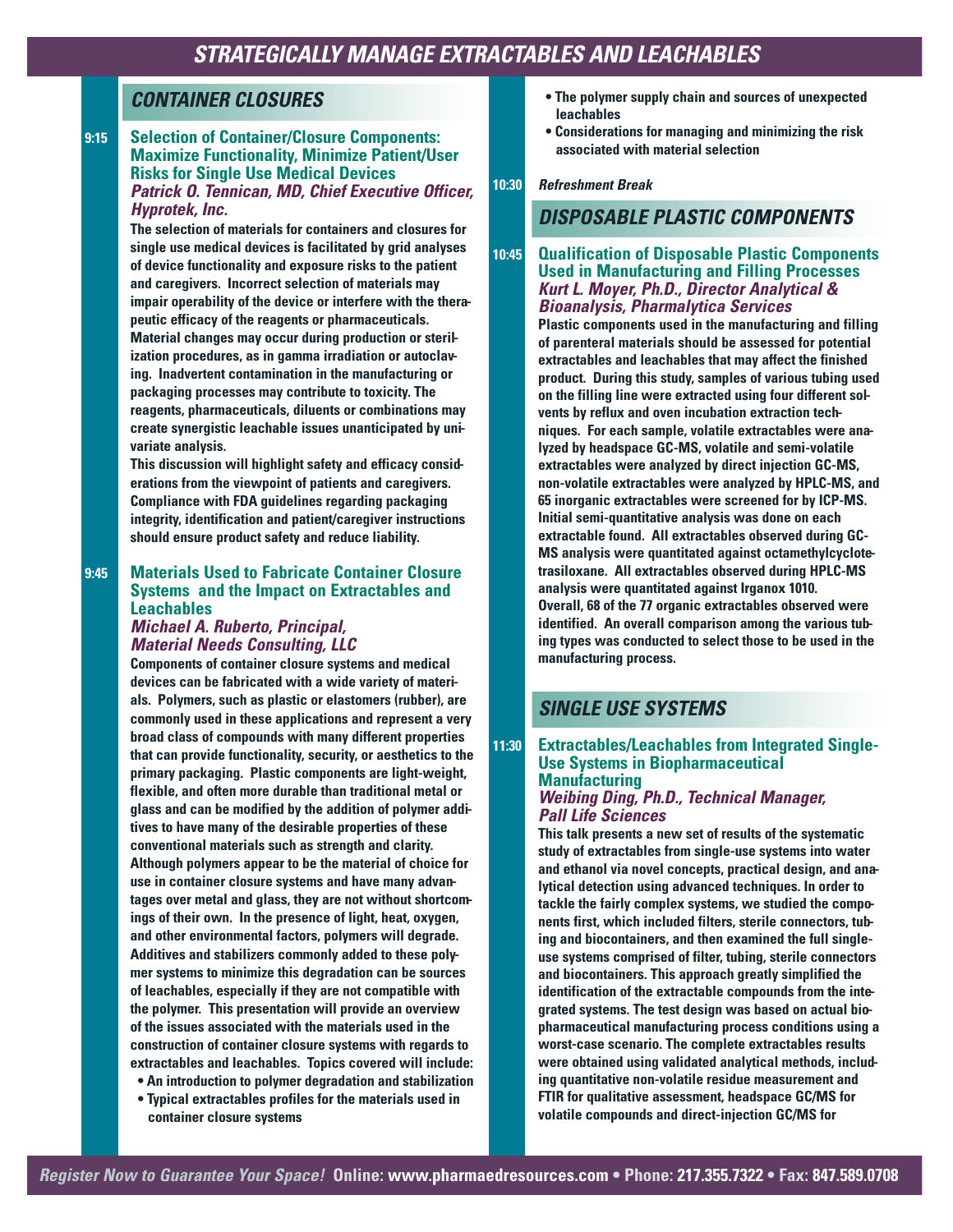# *TRACE LEVEL COMPOUND IDENTIFICATION*

**semi-volatile compounds, derivatization GC/MS for fatty acids, HPLC/UV/MS and LC/MS/MS for non-volatile and heat-sensitive compounds, and ICP/MS for inorganic elements. The presentation provides a well-designed method for extractables/leachables study on single-use systems. Thismethod can be directly applied to extractables/leachables study during process validation.** 

- **Learn how to design a suitable E/L test**
- **Learn what analytical methods are suitable for E/L from process equipment**
- **Learn how to proceed with process validation on E/L**

#### **12:15** *Luncheon*

### **1:15 A General Approach to Determination of Extractables from Single Use Systems** *Jerold Martin, Chairman, Bio-Process Systems Alliance (BPSA), Sr. V.P. Scientific Affairs, Pall Life Sciences*

**Qualification of extractables from single-use process components and systems is a critical requirement for their selection and validation, in particular for risk assessment of potential process-derived leachables in final product. Similarities of many applications for single use systems make characterization of extractables amenable to a common general approach. A joint supplier/user subcommittee of the Bio-Process Systems Alliance (BPSA) has developed an expanded guide to testing of extractables from single use components and systems. Recommendations for harmonizing extraction conditions and extractables analyses are provided to facilitate generic data comparisons and utility.** 

## *DISPOSABLE SYRINGE PRODUCTS*

#### **2:00 Analytical Approaches for the Determination of Extractables and Leachables in Syringe Products** *Srini Sridharan, Ph.D., Manager, Research & Development/Materials Technology, BD Medical Surgical Systems*

**Chemical compounds leaching from a container closure can potentially have significant adverse effects on safety and stability (e.g., incompatibility, toxicity, etc). Knowledge about the presence, nature and potential leaching of chemical compounds from container closures is mandated by Regulatory requirements. The methods and approaches used for the determination of the compounds depend on the specific medical device of interest. In this work, the analytical approaches to determine the potential extractable compounds in disposable syringe products are presented. ICP/MS has been used for the determination of heavy metals and other elements. A screening method for more than 70 elements has been developed. Volatile extractables are determined by Headspace GC/MS. Direct injection GC/MS or in combination with SPME(solid phase mictroextraction) is used for the analysis of semi-volatile extractables. Liquid extractables are** 

**determined by LC/MS/MS using APCI (atmospheric pressure chemical ionization) or ESI (electrospray ionization) mass spectrometry. The sample preparation and methods of analysis are presented. Application examples involving the analysis of plastic and elastomeric syringe components are given.**

#### **2:30 TopLyo: Ideal packaging for lyophilized biopharma** *Horst Koller, Head of Regulatory Affairs PP, Schott*

**The TopLyo container is coated with a hydrophobic layer and has an improved geometric design to offer optimum efficiency for the lyophilisation process (freeze dried). Since the coating is inside and in direct contact with the drug a study regarding the extractable performance was set up and evaluated. The goal of this study was to provide data on the coating stability for regulatory support for customers.** 

**3:00** *Refreshment Break*

## *CASE STUDIES*

#### **3:15 From Extractables Study to Leachables Assay: A Protein Drug Case Study** *Helmut Schneider, Senior Scientist II, Analytical Sciences, Human Genome Sciences*

**E&L studies for container-closure systems are essential for drug commercialization, but can be challenging for many biotech companies due to lack of infrastructure and experience. This presentation describes how HGS conducted the studies for an injectable protein drug. With the help of a pharmaceutical service company, extractables studies were performed for Bulk Drug Substance storage containers, for a Phase 3 vial with associated stopper used in Phase 3, and for a dual-chamber cartridge to be used with the commercial product. Aqueous and organic extracts were analyzed by the service company using an array of semi-quantitative assays to cover both volatile and non-volatile substances. To confirm extractables as leachables and to identify substances which had not been missed in the previous study, tests of aged Final Drug Substance and placebo were performed. Criteria were then established to select compounds for toxicological risk analysis from the list of extractables. Based on toxicologicaland product impact risk, a multi-year leachables study for three substances was designed. The presentation will provide a rationale for the chosen leachables assay platforms. Examples are given how results of the validated leachables assays correlated with the preceding extractables study.** 

**The presentation will cover:**

- **The design of an extractables study for an injectable protein drug**
- **Approach to cope with the data obtained by the extractables study**
- **The selection of appropriate leachables assay techniques**
- **Comparison of leachables study data and extractables study data**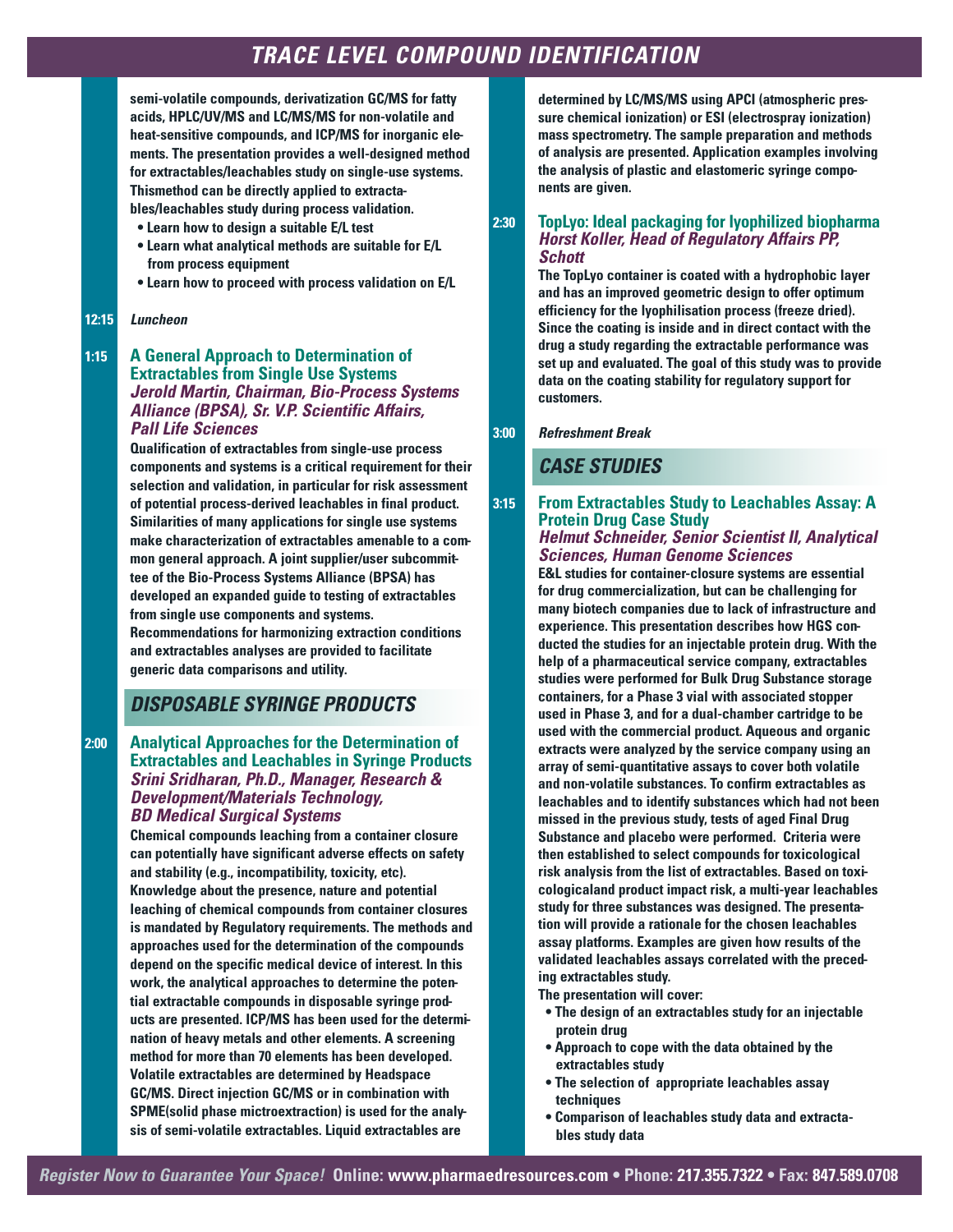#### **3:45 Extractables/Leachables Assessment of an Elastomeric Material for Potential Use as an Injection Site for Flexible Containers** *Dr. James Story, Research Scientist, BAXTER HEALTHCARE*

**The organic extractables profile of a synthetic polyisoprene material being considered for use as a closure on a bag-type packaging system will be discussed. The predominant organic extractables associated with the test material were bis(2,2,6,6-tetramethyl-4-piperidinyl) sebacate (Tinuvin 770), several Tinuvin related substances, fatty acids and antioxdant related compounds. Based on their potential product safety impact, Tinuvin and one of its related substances were chosen as target leachables. In order to establish the accumulation behavior of these target leachables under conditions that simulate the desired application, monobags (100 mL fill volume) and multi-chambered bags (1000 mL fill volume) were constructed with injection sites made from the test material, filled with water and subjected to accelerated aging including multiple sterilization cycles and long term storage at 40C. An electrospray LC/MS/MS method was developed and validated for use in the sub-200 ppb range for the measurement of the selected target leachables. Even under the worse case contact conditions, the accumulation levels of the target leachables were much less than their total available pool in the injection sites. This presentation has the advantage of demonstrating the entire E/L process of:**

- **1. Extractables elucidation**
- **2. Target leachable selection and toxicological evaluation**
- **3. Leachables method development and validation**
- **4. Leachables measurement**

## **4:30 Tackling the Extractables and Leachables Challenge: Managing Extractables Along the Supply Chain**

#### *Lee Nagao, Drinker Biddle & Reath, Washington, DC*

**Control of extractables and leachables in OINDP is a complex challenge involving not just OINDP developers and manufacturers, but the supply chain for OINDP container closure systems and devices. Indeed, a key quality by design concept with respect to extractables and leachables, is to control these chemical entities as far back in the supply chain as is practical and possible. This supply chain is highly complex, involving a number of different suppliers, including those providing raw materials such as resins, those providing specific additives such as colorants and antioxidants up to those supplying the final packaging and device components. Additionally, molding or other forming processes enacted by suppliers can affect extractables profiles, making changes that are not obvious even given initial material**

**The IPAC-RS OINDP Materials Working Group is interacting with different areas of the OINDP component supply chain to improve both suppliers' and OINDP manufacturers' understanding of how extractables and ultimately leachables can be best managed along this chain and within OINDP companies. This poster will primarily focus on phase appropriate, risk-based application of extractables and leachables management within the development process, including acquisition of composition information and performance of extractables and leachables studies. The poster will make reference to the supply chain in general, describing key areas that have impact on extractables profiles, examining the roles of suppliers and manufacturers in extractables control, and how these roles are changing within the current regulatory and development environment.** 

## **5:00 Migration Study Design and Case Study of Benzophenone Leaching from Packaging Componentry into Drug Product Solution** *Alan D. Hendricker, Catalent Pharma Solutions*

**This talk focuses on a case study to source, quantitate and eliminate a contaminant migrating from the drug product container closure system into a nasal spray formulation during stability storage.** 

**The migration study was performed over eight weeks. Drug product vehicle was added to marketed HDPE bottles and capped. Test articles of commercial secondary packaging labels and next generation labels were applied to individual bottles. In addition, samples were prepared to which marketed and novel tertiary cardboard packaging was added, but without direct contact with the bottles. Control blanks were also employed. The migration study was monitored using GC-MS screening methods in order to confirm detected species for both volatiles and semivolatile leachables. Results of this study will be presented. After sourcing the benzophenone, validated methods were used to confirm and quantitate amounts present in the packaging materials. The packaging materials were subsequently removed from use as a corrective action.** 

**This talk will also focus on migration study design. Migration studies can be used to anticipate potential problems with leachables and provide relatively rapid answers concerning materials compatibility issues. Non-validated screening methods may be used for this purpose which can save cost and time versus encountering a problem after significant amounts of effort have been spent. Linking migration studies to materials characterization studies will also be discussed in terms of understanding which species to focus on and applying appropriate analytical methodology.**

**5:30** *Close of Conference*

# **composition information.**